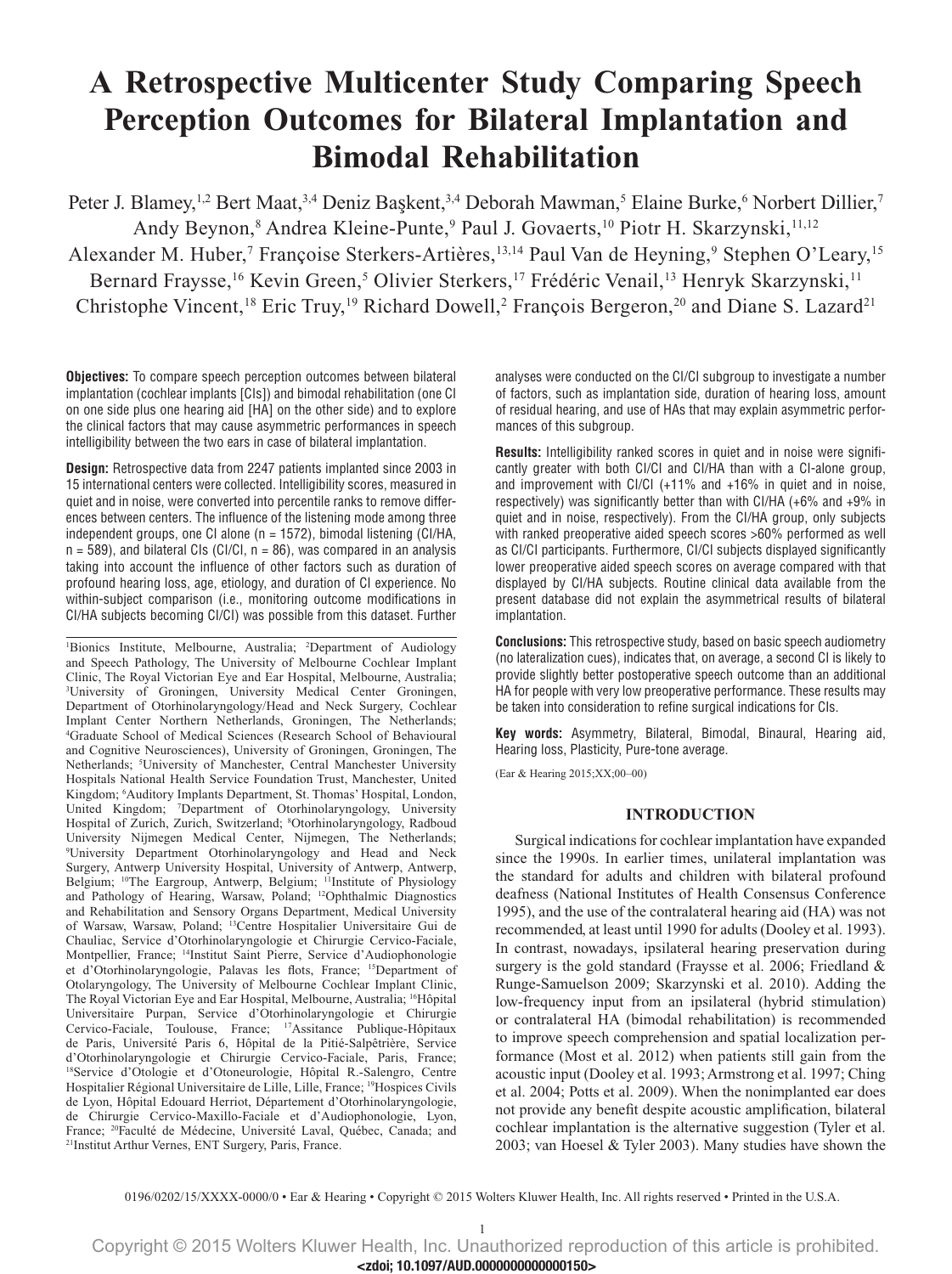benefits of bimodal rehabilitation (Ching et al. 2004; Firszt et al. 2008; Potts et al. 2009; Sucher & McDermott 2009) or bilateral cochlear implantation (Nopp et al. 2004; Schleich et al. 2004; Long et al. 2006; Litovsky et al. 2009; Loizou et al. 2009; van Schoonhoven et al. 2013) as compared with monaural listening with only one cochlear implant (CI). However, what the best solution would be between bimodal rehabilitation and bilateral cochlear implantation for each particular patient remains a difficult clinical decision. CI candidates with equivalent unaided hearing thresholds may display different aided threshold and speech understanding benefits (Olson & Shinn 2008; Ching et al. 2009). Evidence for which solution should be preferred for what amount of residual hearing is lacking.

So far, no random-based trial with appropriate controls comparing bimodal rehabilitation or bilateral implantation has been conducted, and perhaps it is next to impossible to propose such a study from an ethical point of view. Several studies have compared samples of patients from the two groups, but none managed to find a clear predominance of one binaural rehabilitation choice over the other (Ching et al. 2009; Cullington & Zeng 2011; van Schoonhoven et al. 2013). The major limitation may have been the limited number of subjects tested, not enabling sufficient statistical power.

In the present study, we address the issue of number of subjects by analyzing the data from a large sample of CI users collected from multiple CI centers. More specifically, we aimed to analyze the speech performance in quiet and in noise for 2247 CI recipients from 15 international clinics, with speech scores collected in their usual listening modes, that is, monaural listening (one CI alone), bimodal listening (CI/HA), or bilateral CI listening (CI/CI). It should be noted that the testing conditions were routine speech audiometry tests, with no source separation of speech and noise in most of the centers (Table 1). This may have biased the results of this study in favor or disfavor of either the bimodal or bilateral condition.

Because the bilateral CI sample was also relatively large  $(n = 86)$  compared with other studies on bilateral implantation, a second objective of the present study was to find predictors for the better ear among routinely available data from the clinics and understand why differences in speech intelligibility between the two implanted ears may be observed. We aimed to understand how some clinical factors may influence central reorganization of speech processing and to find clues to choose the better ear to implant in case of unilateral CI. For example, in one study of simultaneous bilateral implantees ( $n = 27$ ), asymmetric results (speech score differences >20% between the two ears) were observed in 40% of patients (Mosnier et al. 2009). So far, there is no explanation for these differences. In accordance with the concept of asymmetric central speech processing resulting in a right ear advantage for speech (Zatorre & Belin 2001; Abrams et al. 2008; Formisano et al. 2008; Henkin et al. 2008; Poeppel et al. 2008; Zatorre & Gandour 2008), we first looked for a beneficial effect of implanting the right ear in terms of speech understanding, in the case of monaural listening (one CI alone). Secondarily, because the right ear advantage for speech in the nonimplanted population may increase with age (Martin & Jerger 2005), further analyses were performed on the subsample aged 50 years and more. Finally, because clinical factors such as duration of severe-to-profound hearing loss (s/p HL), age at onset of s/p HL, etiology, duration of CI experience, and residual unaided pure-tone average (PTA) may influence speech performance (Blamey et al. 1996, 2013), these factors were factored out in a further analysis exploring a side advantage in speech intelligibility.

#### **TABLE 1. Matching between raw preoperative aided speech scores and a percentile ranking of 60%**

| Tests in Q (Type, Presentation Level in<br>dB SPL, Name, and Language) | Tests in N, SNR in dB, Type    | Mean Score<br>$(\% \pm SD)$ in Q,<br>in Each Center | Score (%) Matching<br>With a Preoperative<br>Ranked Score of 60% | % of Subjects: CI,<br>CI/HA, and CI/CI in Q,<br>in Each Center |
|------------------------------------------------------------------------|--------------------------------|-----------------------------------------------------|------------------------------------------------------------------|----------------------------------------------------------------|
| Dis words at 60 dB (Fournier, French)                                  | Sent, SNR 10, cocktail party   | $16 + 20.1$                                         | 20                                                               | 59/25/16                                                       |
| Dis words at 60 dB (Fournier, French)                                  | Sent, SNR 10, cocktail party   | $20 \pm 22.4$                                       | 20                                                               | 36/56/8                                                        |
| Dis words at 60 dB (Fournier, French)                                  | Dis w, SNR 10, cocktail party* | $15 \pm 16.4$                                       | 20                                                               | 56/44/0                                                        |
| Monos words at 65 dB (Lafon, French)                                   | Dis w, SNR 10, speech noise*   | $10 \pm 14.4$                                       | 10                                                               | 88/9/3                                                         |
| Monos words at 70 dB (NVA, Dutch)                                      | Mono w, SNR 10, speech noise   | $30 + 23.0$                                         | 35                                                               | 97/3/0                                                         |
| Monos words at 70 dB (NVA, Dutch)                                      | Mono w, SNR 10, speech noise   | $27 + 25.8$                                         | 32                                                               | 77/20/3                                                        |
| Monos words at 70 dB (NVA, Dutch)                                      | Sent, adapt SNR, speech noise  | $17 + 20.3$                                         | 24                                                               | 89/11/0                                                        |
| Monos words at 70 dB (Polish)                                          | Mono w, SNR 10, pink noise     | $5 + 11.6$                                          | 5                                                                | 65/35/0                                                        |
| Phonemes at 65 dB (CNC, English)                                       | Sent, SNR 10, pink noise       | $32 + 22.7$                                         | 39                                                               | 64/32/4                                                        |
| Phonemes at 75 dB (CVC, Dutch)                                         | Phon, SNR 10, speech noise     | $17 \pm 14.8$                                       | 20                                                               | 72/27/1                                                        |
| Phonemes at 70 dB (Lafon, French)                                      | NA.                            | $16 + 22.9$                                         | 16                                                               | 37/51/12                                                       |
| Sentences at 70 dB (BKB, English)                                      | Sent, SNR 10, pink noise       | $17 + 24.9$                                         | 12                                                               | 99/0/1                                                         |
| Sentences at 70 dB (BKB, English)                                      | Sent, SNR 10, pink noise       | $14 \pm 19.6$                                       | 12                                                               | 100/0/0                                                        |
| Sentences at 60 dB (HINT, French)                                      | Sent, SNR 10, speech noise     | $29 \pm 26.6$                                       | 45                                                               | 79/13/8                                                        |
| Sentences at 70 dB (TAM, French)                                       | Sent, SNR 10, speech noise     | $14 \pm 19.8$                                       | 8                                                                | 87/11/2                                                        |

This table shows the tests used in each center in quiet (Q) and in noise (N). The normal-hearing population tends to score 100% on these tests. The third column displays the mean preoperative *performance (±SD) of all CI candidates in aided condition in free field, in one center. The means vary among centers using the same test because of different populations and CI indications.*  The fourth column shows the scoring for one test in a given center, which corresponds to a preoperative ranked score of 60%. The 60% ranking may be lower than the mean if the population was composed of a large number of very poor performers and some very good performers improving the mean. The fifth column displays the relative proportion (%) of subjects in each group in each center. Depending on the test a clinician uses and the clinical profile of the population studied, he may be able to identify those CI candidates who may benefit from bimodal listening *if they perform as well as the score indicated in the fourth column.*

Signal and noise were always presented at 0°, except when \*, where signal and noise were separated from 90°. Cocktail party masking noise is a French standardized masking noise represent*ing the background noise heard in a restaurant room (babble).*

adapt, adaptive; CI, cochlear implant; Dis words, dissyllabic word test; HA, hearing aid; Monos words, monosyllabic word test; NA, not available; Phon, phonemes; Sent, sentences; SNR, *signal-to-noise ratio.*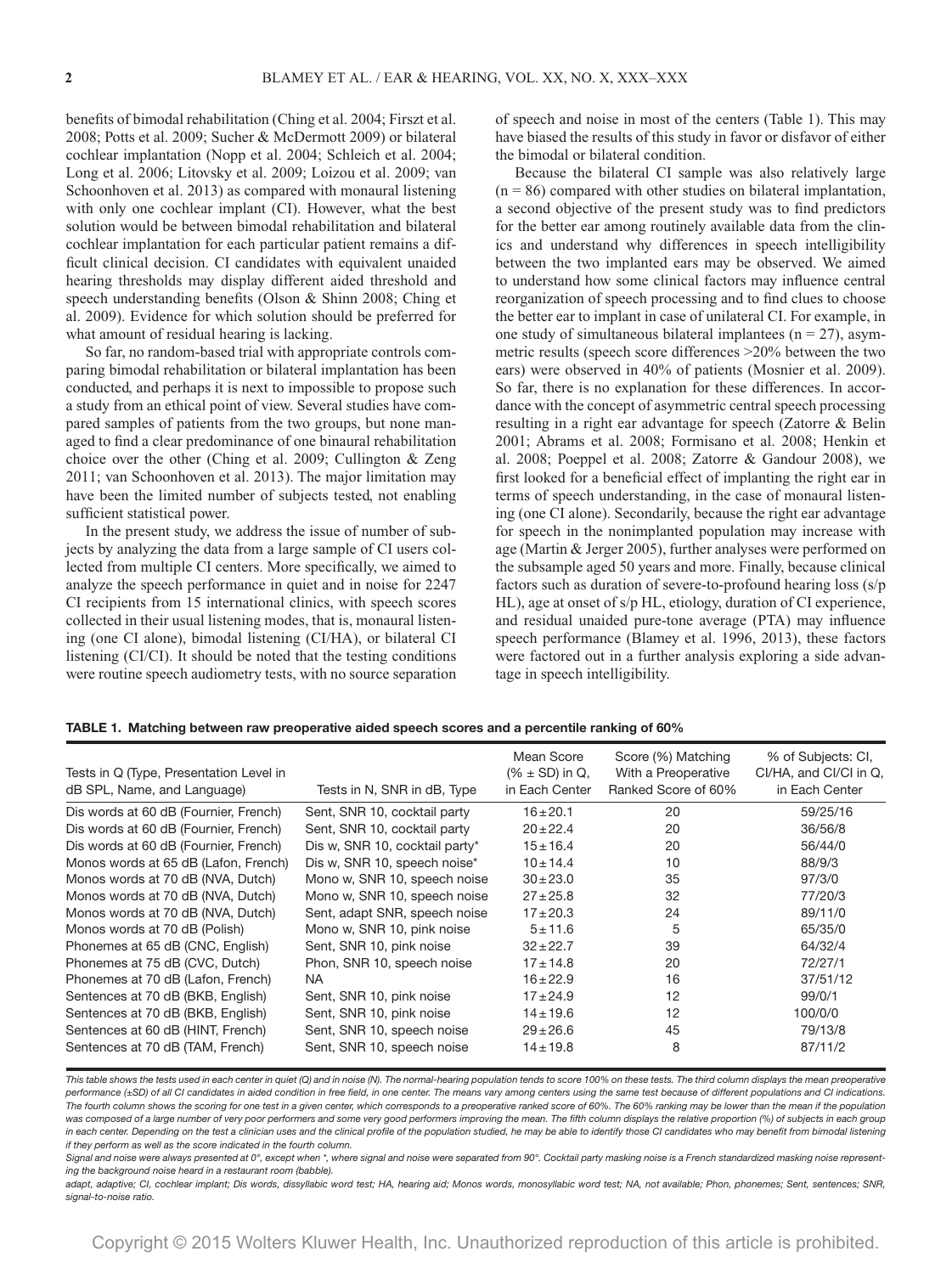## **MATERIALS AND METHODS**

In this project, approved by the Royal Victorian Eye and Ear Hospital Human Research Ethics Committee (Project 10/977H, Multicenter study of cochlear implant performance in adults), data from 15 centers in Australia, Europe, and North America were gathered. This dataset was the same as used in the studies of Lazard et al. (2012b) and Blamey et al. (2013).

Retrospective data from 2251 adult CI recipients implanted between 2003 and 2011 were collected. To ensure postlingual deafness in a strict sense, the onset of s/p HL was required to be after the age of 15 years. The onset of s/p HL was defined as the age from which the patient could no longer use hearing alone to communicate (i.e., without lipreading), even with the best-fitted HAs, and/or understand TV, and/or stopped using the telephone. Each center provided data from at least 100 CI recipients who fit the inclusion criteria.

Speech perception scores in quiet and in noise were collected in patients' usual listening mode in each center, following routine clinical procedures (see Statistical Analysis section for more details about comparing all patients from different centers). These listening modes were either one monaural condition with one CI but without any other auditory assistive device on the contralateral side (CI alone), one bimodal condition with one CI on one side and one HA on the other side (CI/ HA), or one bilateral condition with one CI on each side (CI/ CI). Patients were only assigned to one participant group with no overlap: subjects tested with a contralateral HA were not the same ones tested with their CI alone or with two CIs if sequentially implanted. We did not perform within-subject comparison (i.e., monitoring outcome modifications in CI/HA subjects becoming CI/CI). Furthermore, because there were only four patients implanted with hybrid electroacoustic devices (capable of stimulating electrically and acoustically in the same ear), these four subjects were excluded from the present study. Thus, the number of subjects included in each subgroup was as follows: CI alone:  $n = 1572$ ; CI/HA:  $n = 589$ ; and CI/CI:  $n = 86$ .

Two postoperative speech-intelligibility scores for each recipient were requested from the clinics: one collected early after the activation (T1) and one collected later on (T2). The choice of the date of the tests was free and varied between and within centers. The mean and standard deviation were 0.5 and 0.8 years for T1, respectively, and 2 and 1.7 years for T2, respectively.

Other clinical variables such as duration of s/p HL, age at onset of s/p HL, etiology, duration of CI experience, unaided PTA thresholds (mean of unaided residual hearing levels in decibels measured at the test frequencies of 500, 1000, and 2000 Hz) before implantation, and aided preoperative speech scores in free field were also available for most of the subjects. These factors were used in the analysis of the results, as they were previously shown to contribute to variability in speechintelligibility performance with a CI (Blamey et al. 1996, 2013; Lazard et al. 2012b).

#### **Statistical Analyses**

Similar to Blamey et al. (1996, 2013) and Lazard et al. (2012b), a percentile-ranked score for each patient within each center was calculated from the raw speech test scores measured preoperatively and postoperatively. Percentile ranking was used as a way of normalizing data as the tests were conducted in different languages, presented at different levels, and tested with different noise conditions across the centers. However, all the patients from each specific center were tested with the same speech material and in the same conditions. Using ranking thus removes differences in clinics' practices without removing the relative differences between patients within a specific clinic, with the distribution of the rankings varying uniformly from 0 to 100%. Preoperative aided speech scores (i.e., with best-fitted HAs) were also ranked within each center, but independently of postoperative scores. The postoperative performances obtained in the three modes (CI, CI/HA, and CI/CI) were pooled and ranked within each center, enabling meaningful comparison of the outcome across these three modes. Performances in quiet and in noise were ranked separately.

In the study of Blamey et al. (2013), a four-factor unbalanced analysis of variance (ANOVA) using a general linear model (GLM; Minitab version 12) was described and used to define clinical predictors of speech outcomes in adult unilateral CI recipients. The four independent factors were duration of s/p HL, age at onset of s/p HL, etiology, and duration of CI experience (calculated by subtracting the date of testing and the date of first activation). When variables were continuous, factors were partitioned into ranges. Duration of s/p HL was defined as the time in years between the onset of s/p HL and the date of implantation. The ranges for duration of s/p HL were 0 to 4, 5 to 9, 10 to 14, 15 to 19, 20 to 24, 25 to 34, 35 to 44, and over 45 years. Age at onset of s/p HL was split into the ranges 15 to 29, 30 to 39, 40 to 49, 50 to 59, 60 to 69, 70 to 79, and 80 or over years. Etiologies were grouped into 15 different classes (see Blamey et al. 2013 for details). Duration of CI experience was divided into the ranges 0 to 5, 6 to 11, 12 to 23, 24 to 35, 36 to 47, and over 47 months. In the present study, the listening mode (CI, CI/HA, and CI/CI) was added to the model, as a new factor, resulting in a five-factor unbalanced ANOVA to compare speech perception outcomes across these three listening modes. For continuous variables not entered into the GLM used by Blamey et al. (2013), such as PTA, correlations with the entire dataset of ranked speech scores were secondarily tested using Pearson's correlation test. Ranked preoperative aided speech scores were entered into one-way ANOVAs (with post hoc Tukey tests) evaluating their influence within each subgroup of listening mode. For all the analyses, the dependent variables entered were the speech performance percentiles measured at T1 and T2. These scores were considered independent scores for the same patient for added statistical power, as Lazard et al. (2012b) and Blamey et al. (2013) showed that choosing the mean of these two scores or one of these two scores randomly did not affect the global results. A value of  $p \leq 0.001$  was considered significant because of the large numbers of data points in this study. Factors with *p* values in the range 0.001 to 0.05 were considered to be marginally significant (as described in Lazard et al. 2012b; Blamey et al. 2013).

A second aim of this study was to explore the potential factors that produce the asymmetric speech scores observed in some cases of bilateral implantation. A side advantage (whether implanting the right or left side gave better results) was first examined on the whole sample  $(n = 2251)$ , the four subjects with hybrid stimulation were not excluded) in quiet in the monaural condition (one CI alone). When patients had bilateral sequential implantation, the speech scores for the first implanted ear were selected. In the case of simultaneous implantation, the speech scores for the right implanted ear were selected (arbitrary decision). A one-way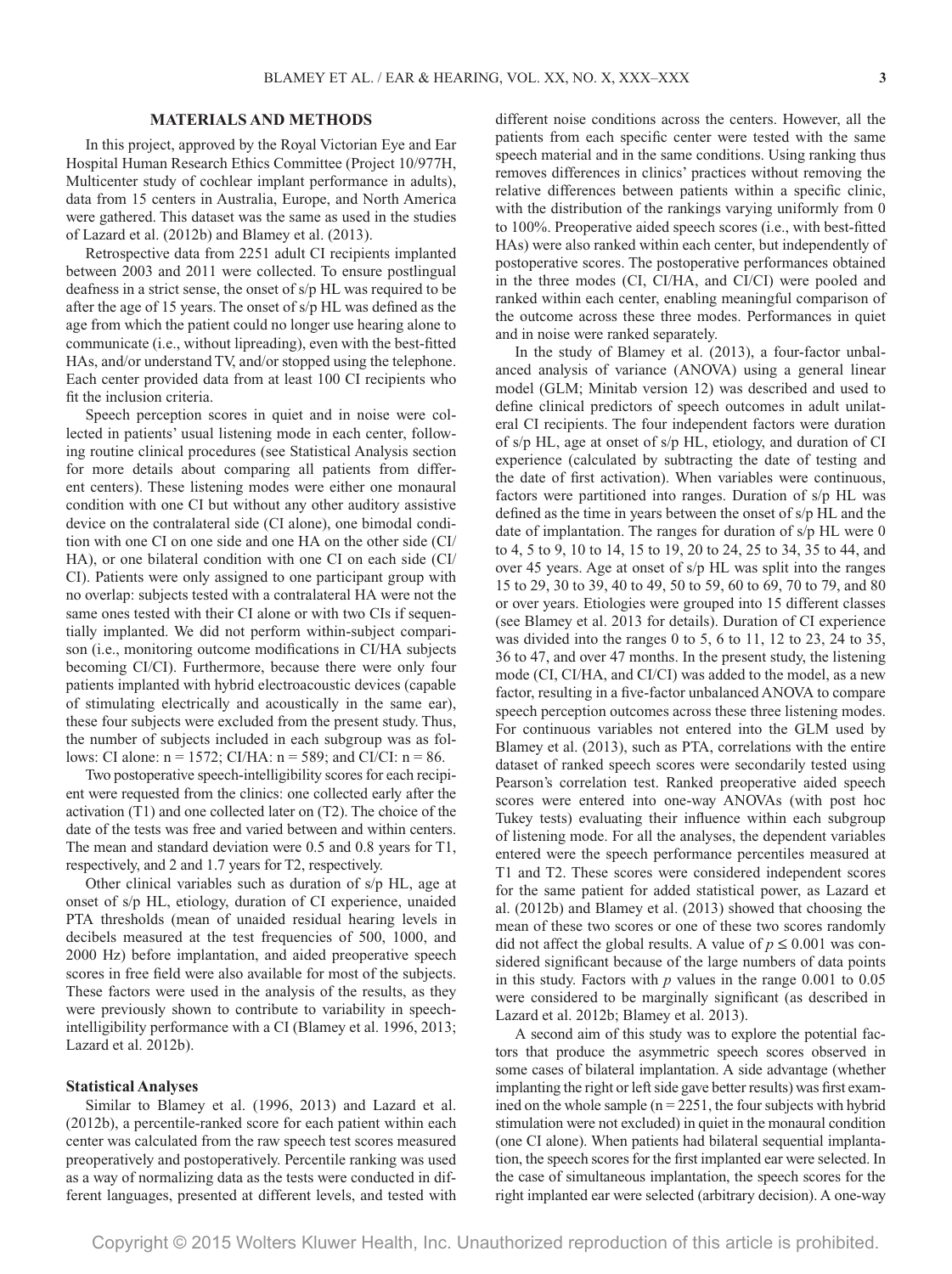ANOVA was performed taking into account the implanted side: right/left (R/L). Handedness could not be included in the analysis because this variable was available for only 342 patients. Secondarily, because the right ear advantage for speech in the nonimplanted population may increase with age (Martin & Jerger 2005), three additional different and independent one-way ANO-VAs studying the effect of the implanted side were performed on age subgroups (≥55, >60, and >70 years). Finally, a GLM including the four "usual" factors (duration of s/p HL, age at onset of s/p HL, etiology, and duration of CI experience) (Blamey et al. 1996, 2013), plus the residual PTA of the better ear (in ranges) and the side of implantation was performed (six-factor GLM). PTA of the better ear was chosen because it was shown in the study by Lazard et al. (2012b) that implanting the better or the worse ear did not have any influence on outcome. It was further shown that having useful auditory inputs before implantation improved postoperative outcomes with the CI (Lazard et al. 2012b). Using a GLM enables factoring out the influence of the independent factors studied in the analysis. Thus, this analysis looked for an ear advantage after factoring out the potential role of the other factors included in the same analysis. This six-factor GLM analysis was performed with speech scores in quiet and in noise separately, obtained with one CI alone in the 2251 subjects.

Among the total of 2251 patients included, 86 patients were implanted and tested bilaterally. More statistical analyses were performed on this subset of the sample. For each subject, speech scores in quiet were compared between the two CIs, tested separately. When scores presented a difference of more than 10%, a better side (R/L) was determined (this rather strict criterion was applied to improve the chance of obtaining significant differences). In case of sequential implantation, the comparison between the two ears was done with scores collected at similar time delay from the date of surgery. A binomial distribution was performed to test a side advantage. Chi-square tests with Yates correction, or Fisher exact tests when the number of data were small, were used to test event frequencies of duration of s/p HL, duration of total HL (defined as the time delay between the onset of moderate HL and the date of first surgery), side implanted first in case of sequential implantation, amount of residual hearing based on PTA before surgery (PTA of the better ear), and use of HAs.

#### **RESULTS**

#### **Ranked Preoperative Aided Speech Scores**

Mean ranked preoperative aided speech scores were 44% (standard deviation  $\pm 29.0$ ) for the CI-alone group, 62% ( $\pm 29.7$ ) for the CI/HA group, and  $42\%$  ( $\pm$ 9.1) for the CI/CI group. The CI/HA group performed significantly better than the other two groups in terms of aided preoperative speech scores (ANOVA with post hoc Tukey tests:  $p = 0.001$ ). Table 1 shows for each center what ranking represents. For example, in the last center, the average preoperative score was 14% correct response during a sentence test for all subjects (CI, CI/HA, and CI/CI), and a ranking of 60% corresponded to 8% correct response. The notion of ranking is illustrated in Figure 1. For this center, about 40% of patients scored more than  $8\%$  on the preoperative speech test with HAs.

#### **Differences Among CI, CI/HA, and CI/CI in Quiet**

Table 2 shows the relative influence of the independent factors included in the five-factor unbalanced ANOVA. Except for etiology, all factors were significant ( $p \leq 0.001$ ). The relative



Fig. 1. Illustration of the notion of 60% rank in a given center. The patients scoring better than 8% during the preoperative speech test used in this center (right side of the black line) will benefit from a bimodal listening mode postoperatively.

importance of the factors was the same as in the study by Blamey et al. (2013), in which the analysis was performed on ranking of speech scores in quiet in the monaural mode (one CI alone) for all patients ( $n = 2251$ ). According to  $F$  values, the order of factor importance, from most to least, was duration of CI experience, age at onset of s/p HL, duration of s/p HL, and etiology. In the present study, the effect of listening mode in quiet was also found to be important (*F*(2, 3137) = 16.77, *p* = 0.0001). In a GLM analysis, residual percentile ranking represents the effect of the factor studied after factoring out the possible effects of the other factors included in the analysis. Thus, Figure 2 shows the mean residual percentile ranking of each listening mode in quiet. The numbers next to the means indicate the numbers of data points within each mode (speech performance in quiet at T1 and T2) entered in the analysis. On average, a progressive increase in performance was observed across the listening modes from CI to CI/HA and eventually to CI/CI. The mean difference between the two extremes (CI versus CI/CI) was 11%. Patients with one CI alone performed significantly more poorly than patients tested in either binaural mode (CI/HA and CI/CI). The difference between the modes CI/ HA and CI/CI was also significant in favor of the CI/CI mode, but with a small advantage of 5%. A 5% difference in ranking corresponds to about 3 to 10% in speech score depending on the center and the speech test used for evaluation.

Because bimodal outcomes were reported to be related to PTA of the nonimplanted ear (Waltzman et al. 1992), ranked postoperative speech scores in quiet of patients in the CI/HA mode were plotted according to the residual unaided PTA of the HA side (Fig. 3). The correlation was not significant according to our criteria ( $p = 0.006$ ), and the slope of the regression line was very small  $(r = -0.096)$ , showing that residual unaided PTA of the HA side might not be a reliable clinical predictor of bimodal outcomes.

Outcomes were then studied relative to ranked preoperative aided speech scores. Further one-way ANOVAs with post hoc Tukey tests were performed comparing the profile of ranked preoperative aided speech scores with the postoperative scores for each listening mode in quiet (Fig. 4). Note that the preoperative and postoperative rankings were performed separately: for this reason, a ranking of 50% does not represent the same performance in speech understanding (cf., Table 1 about preoperative speech scores). Postoperative ranked speech scores were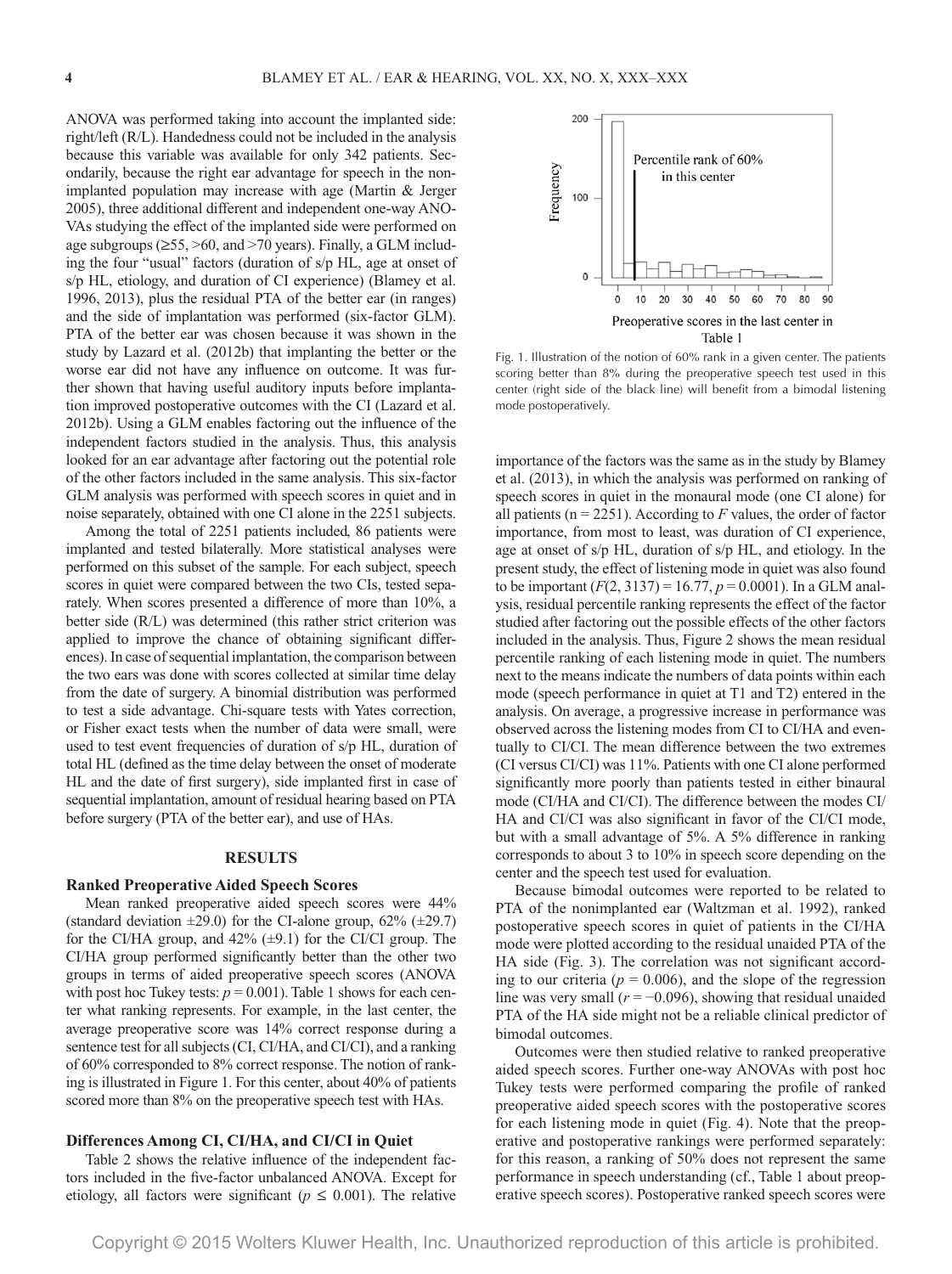| Factor                    | Degree of Freedom | Sum of Squares | Mean Squares |       | D     |
|---------------------------|-------------------|----------------|--------------|-------|-------|
| Duration of CI experience |                   | 81.624.6       | 15,863.9     | 20.92 | 0.000 |
| Age at onset of s/p HL    |                   | 74.246.2       | 15.615.0     | 20.59 | 0.000 |
| Listening mode            |                   | 25,434.8       | 12.717.4     | 16.77 | 0.000 |
| Duration of s/p HL        |                   | 75.489.6       | 9846.1       | 12.99 | 0.000 |
| Etiology                  | 14                | 29.091.5       | 1717.2       | 2.26  | 0.005 |
| Error                     | 3140              | 2,380,873.6    | 758.2        |       |       |
| Total                     | 3174              | 2,666,760.2    |              |       |       |

**TABLE 2. Results from the five-factor GLM analysis with postoperative speech scores in quiet as dependent variable**

*Factors are ordered according to decreasing F values.*

*CI, cochlear implant; GLM, general linear model; s/p HL, severe-to-profound hearing loss.*

highly dependent on preoperative ranked speech scores in the two first modes, but not in the CI/CI mode  $(F(4,2406) = 26.8, p$  $<$  0.0001; *F*(4,813) = 26.3, *p*  $<$  0.0001; and *F*(4,124) = 3.4, *p*  $<$ 0.01, respectively). It is possible that the effect of preoperative ranking for the CI/CI group did not reach the significance level of  $p < 0.001$  because of the smaller number of data points in this subset. For both CI-alone and CI/HA groups, results showed that presenting with aided preoperative speech ranking inferior to 60% (cf., Table 1 and Fig. 1) resulted in postoperative outcome below 50%. The postoperative speech ranking means for the preoperative range 60 to 79% were also the same for both groups (54%). However, the increase in postoperative performance was significant from the preoperative speech ranking ranges 60 to 79% and 80 to 100% with respect to lower ranges in the CI/HA group, but not in the CI-alone group (Fig. 4). On average, the CI/CI group performed better than 50% irrespectively of preoperative scores (even in the preoperative speech score ranges below 60%).

## **Differences Among CI, CI/HA, and CI/CI in Noise**

The same five-factor unbalanced ANOVA as in quiet was performed using the ranking of postoperative speech scores measured in noise as the dependent variable (Table 3). The relative importance of each factor was different from the results in quiet. The factor with the major influence was the listening



Fig. 2. Significant effect of the type of auditory rehabilitation on postoperative outcome in quiet. Error bars indicate  $\pm 2$  standard errors of the mean for each listening mode (approximately equivalent to the 95% confidence interval for each mean value shown on the graph; if two mean values fall within one error bar, then the means are not significantly different [*p* > 0.05]). The numbers next to each symbol indicate the number of data points (T1 and T2) in that mode used to perform the analysis. CI is monaural listening with one CI, CI/HA is bimodal listening, and CI/CI is bilateral implantation. CI indicates cochlear implant; HA, hearing aid.

mode (*F*(2, 1906) = 26.89, *p* < 0.0001). CI experience had less importance than in quiet  $(F(5, 1906) = 6.60, p < 0.0001)$ . Etiology was not significant ( $p = 0.1$ ). The mean ranking of each listening mode in noise is represented in Figure 5, as well as the number of data points used for the analysis, within each mode, when CI recipients were tested in noise. The overall number of data points is smaller than in quiet because not all subjects were tested in noise (see Discussion for a possible bias in the recruitment of these subjects). The order in terms of speech outcome in noise from the poorest to the best scores across the three listening modes was the same as in quiet: CI alone, then CI/HA, and CI/CI. The difference between the two extremes was 16%. The performance in each mode in noise was significantly different; the patients in the CI/CI mode performing on average 7% better than those in the CI/HA mode.

## **Explanations of Asymmetric Results in Case of Bilateral Cochlear Implantation**

The one-way ANOVA including the 2251 patients (1197 right sides, 1034 left sides, and 20 missing data) did not show any side advantage in case of monaural testing with one CI alone in quiet  $(F(1,3758) = 0.94, p = 0.33)$ . No such effect was found in case of aging for the subgroups  $\geq 55$ , 60, or 70 years ( $p = 0.24$ , 0.12, and 0.75, respectively). The six-factor GLM analysis also failed to show a side advantage while factoring out residual hearing and duration of s/p HL in particular, in quiet  $(F(1, 2983) = 1.68, p =$ 0.20) and in noise  $(F(1, 1695) = 1.42, p = 0.23)$ .

To reliably compare speech intelligibility between the two sides (better/poorer ear), 83 patients of the 86 (55 sequential bilateral implantations and 28 simultaneous bilateral implantations) were selected because the delay between the surgery



Fig. 3. Weak correlation between unaided pure-tone averages (PTAs) of the nonimplanted side using a hearing aid (HA) in the CI/HA group and ranked postoperative speech scores in quiet. CI indicates cochlear implant.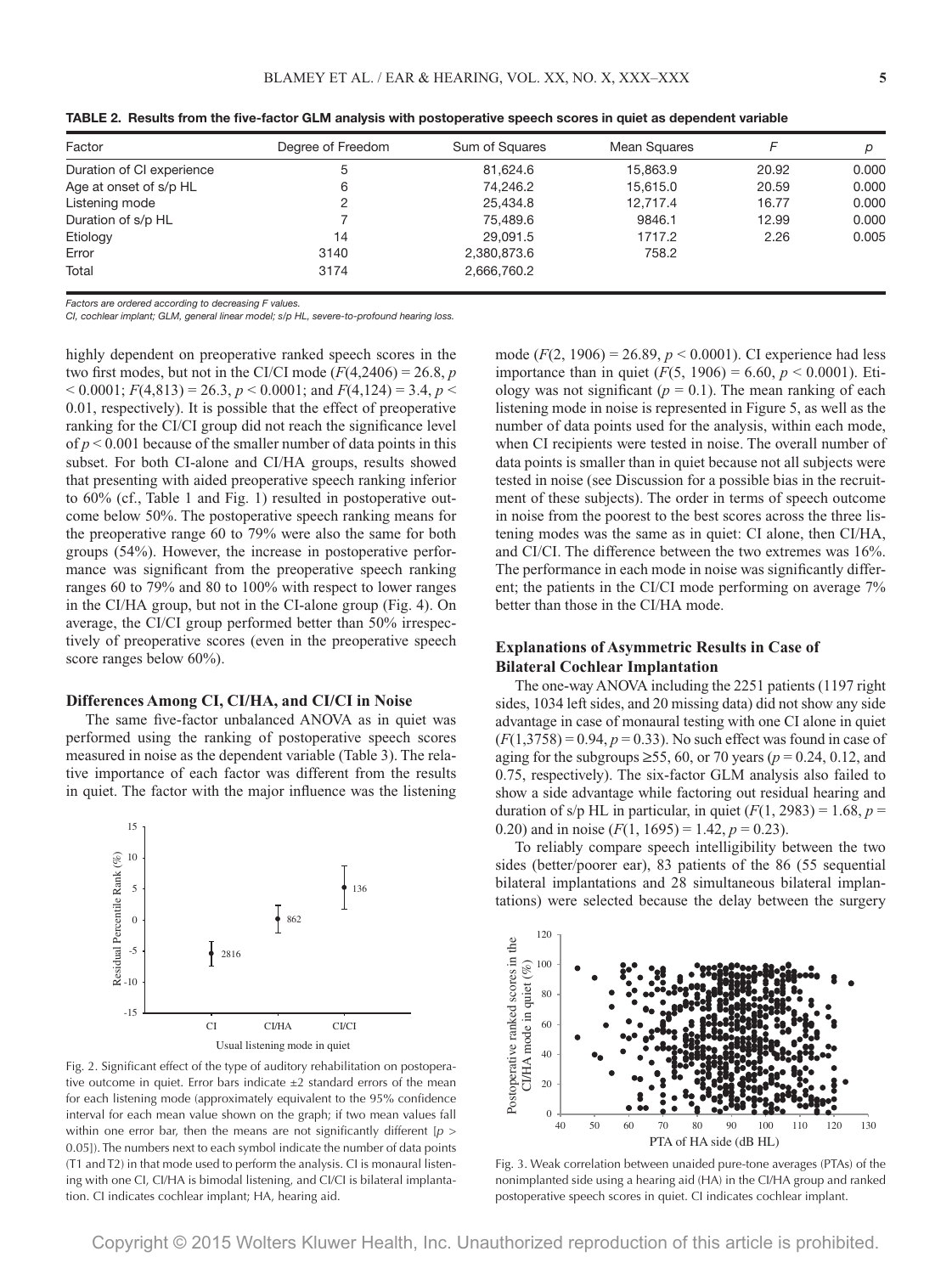Ranked preoperative aided score in ranges (%) Modes 0-19 20-39 40-59 60-79 80-100 inn CI alone Mean preoperative scores  $\overline{\phantom{a}}$  $= 44%$ Mean postoperative scores  $= 48.5%$  $\mathbf{a}$ . Ranked postoperative scores (%) Ranked postoperative scores (%) *242 1090 254 432 393*  $100$ CI/HA  $\overline{\cdot}$ Mean preoperative scores 50  $= 62%$ Mean postoperative scores  $= 53\%$  $\mathsf{n}$ . *44 190 112 201 271* <sub>100</sub> F. CI/CI  $\overline{\phantom{a}}$ l. Mean preoperative scores kn.  $= 42.5%$ Mean postoperative scores  $= 63%$  $\mathbf{0}$ *19 60 11 21 18*

Fig. 4. Box plots of analyses of variance of ranked postoperative speech scores according to ranked preoperative aided speech scores for each listening mode separately. The ranked preoperative aided speech scores are partitioned into five ranges (report to Table 1 to estimate raw scores). Lower italic numbers indicate the number of data points (at T1 and T2) within each range. Horizontal lines within the boxes represent the medians, and black dots represent the means. Black stars correspond to a significant difference between two ranges according to post hoc Tukey tests ( $p = 0.05$ ). In the CI/HA group, the postoperative mean scores corresponding to the last two ranked preoperative ranges were significantly different from each other and from the three lower ranges. \*Preoperative and postoperative speech scores were ranked separately. The means cannot be compared directly as they do not represent the same ranking. These means do not indicate that bimodal listeners performed more poorly after implantation than before. These results indicate that, preoperatively, the patients included in the CI/HA group performed better than the other patients. Postoperatively, they did not. CI indicates cochlear implant; HA, hearing aid.

and the testing was similar between each side. Using a binomial distribution, it appeared that the numbers of right ( $n = 40$ ) or left ( $n = 36$ ) sides in our sample were within the range of equal probability. This means that no side of implantation was related to a better outcome in the bilateral CI sample. The same evaluation was performed for the subgroups "sequential implantation" and "simultaneous implantation." No effect of side could be evidenced in case of sequential or simultaneous implantations.

Asymmetrical results in cases of sequential implantation were further explored to search an advantage for the side implanted

first. The mean percentile rank for the first CI was  $80\%$  ( $\pm$ 42.2) and 75% (±41.5) for the second CI. These two means were not statistically different (Mann–Whitney–Wilcoxon test:  $p = 0.5$ ).

Contingency tables for event frequencies related to duration of s/p HL, duration of total HL, side implanted first in case of sequential implantation, residual hearing, and HA use before implantation were performed. None of the clinical factors considered was significantly linked to a side advantage.

#### **DISCUSSION**

The aim of this study was to address two questions of present-day CI indications for postlinguistically deaf adults: (1) Whether bimodal (CI/HA) or bilateral implantation (CI/CI) provides better outcomes? (2)Whether available clinical data help to explain asymmetric performance in bilateral implantation?

# **Bimodal Versus Bilateral: Slight but Significant Advantage of the CI/CI Mode for Patients With Low Preoperative Speech Scores**

The three CI groups were significantly different from one another for speech perception in quiet and in noise (Figs. 2 and 5). These results from retrospective data confirmed that binaural listening provides better outcome than listening monaurally with one CI (Most et al. 2012), especially in noise (Ching et al. 2004; Ricketts et al. 2006; Dunn et al. 2010). It was also confirmed that the benefit of binaural listening compared with one CI alone was greater with a second CI than with an HA on average (Litovsky et al. 2006), especially in noise in the present study  $(+6\%$  for the CI/HA group versus  $+11\%$  for the CI/ CI group in quiet, and  $+9\%$  for the CI/HA group versus  $+16\%$ for the CI/CI group in noise). A small but significant advantage of one binaural mode over the other one was evidenced: speech rankings in quiet and in noise in the CI/CI mode were slightly, but significantly, better than in the CI/HA mode (+5% in quiet, +7% in noise). Caution is required in interpreting these results because 5 or 7% ranking may represent a nonmeaningful difference in some centers (cf., a 5% difference in ranking may correspond to about 3% difference in speech score in some centers). Table 1 may assist centers to understand how this result applies to their evaluation and clinical population. A second point to stress is that no within-subject comparison was possible to evaluate the benefit of an HA relative to the benefit of a second CI in the same subject. Groups were independent as indicated in the Materials and Methods section.

Previous studies did not demonstrate such an advantage of the bilateral mode, even in difficult listening situations (Litovsky et al. 2006; Cullington & Zeng 2011). However, Cullington and

**TABLE 3. Results from the five-factor GLM analysis with postoperative speech scores in noise as dependent variable**

| Factor                    | Degree of Freedom | Sum of Squares | Mean Squares |       |       |
|---------------------------|-------------------|----------------|--------------|-------|-------|
| Listening mode            |                   | 41.345.6       | 20.672.8     | 26.89 | 0.000 |
| Age at onset of s/p HL    |                   | 58.061.1       | 10,900.6     | 14.18 | 0.000 |
| Duration of CI experience |                   | 13.004.9       | 5070.8       | 6.60  | 0.000 |
| Duration of s/p HL        |                   | 29,203.5       | 3664.6       | 4.77  | 0.000 |
| Etiology                  | 14                | 17.504.6       | 1152.4       | 1.50  | 0.103 |
| Error                     | 1906              | 1,465,469.9    | 768.9        |       |       |
| Total                     | 1940              | 1,624,589.7    |              |       |       |

*Factors are ordered according to decreasing F values.*

*CI, cochlear implant; GLM, general linear model; s/p HL, severe-to-profound hearing loss.*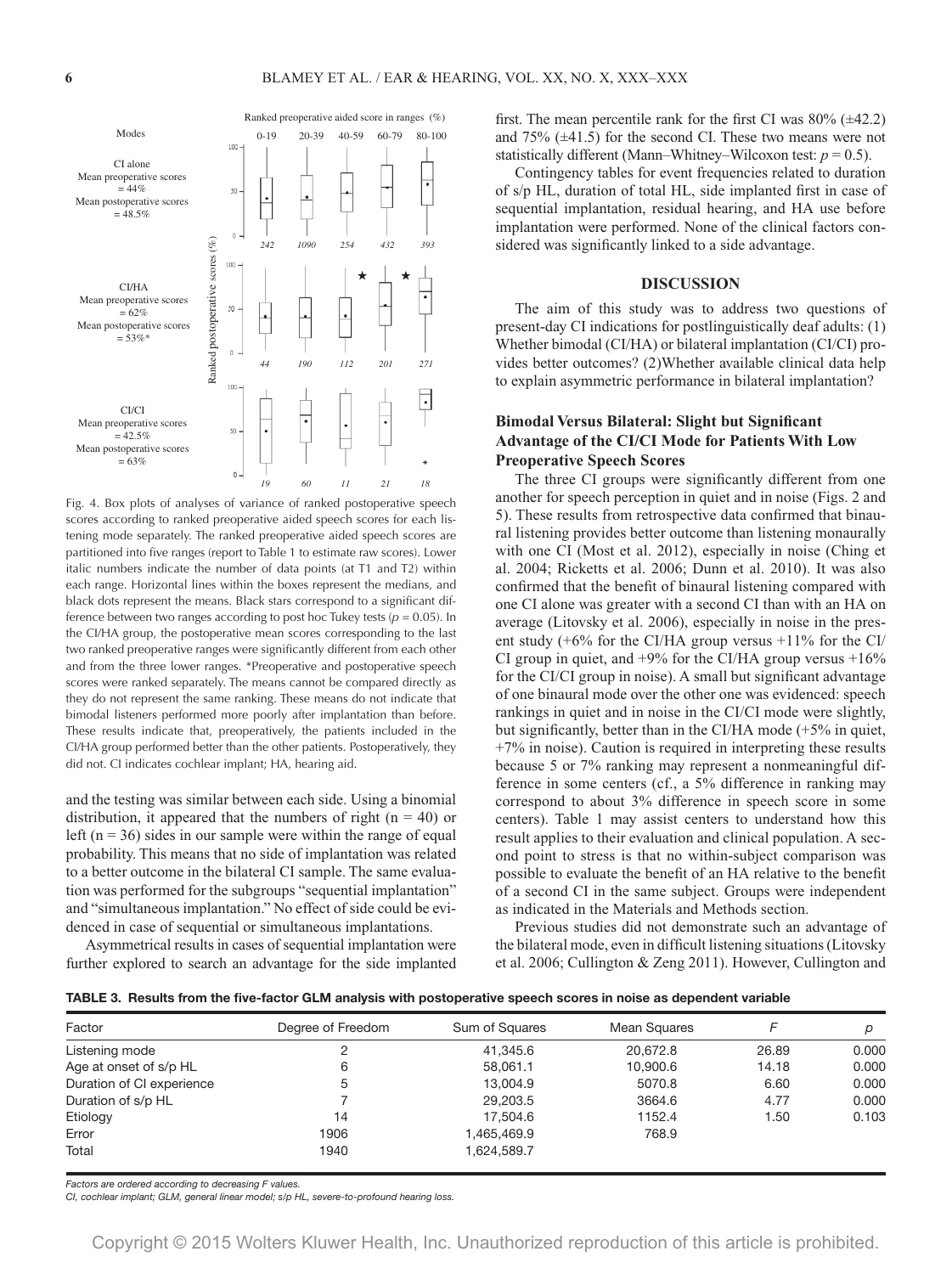

Fig. 5. Significant effect of the type of auditory rehabilitation on postoperative outcome in noise. Error bars indicate  $\pm 2$  standard errors of the mean for each listening mode (approximately equivalent to the 95% confidence interval for each mean value shown on the graph; if two mean values fall within one error bar, then the means are not significantly different [*p* > 0.05]). The numbers next to each symbol indicate the number of data points (T1 and T2) in that mode used to perform the analysis.

Zeng (2011) included only good performers (word scores in quiet ≥65% for Hearing in Noise Test) when testing CI recipients with a relatively difficult task of pitch identification. In the present study, some subjects in the bimodal group (CI/HA) were observed to perform as well as some bilateral implanted patients (CI/CI), but on average, bimodal listeners performed more poorly. The best bimodal performances were observed for patients with the best HA performance preoperatively, as might be expected.

From the preoperative *unaided* PTA, it was not possible to define an audiometric profile of future good bimodal listeners in quiet (Fig. 3). The average *unaided* residual hearing on the HA side was the same ( $90 \pm 14$  dB HL) for the whole CI/HA sample and for those CI/HA subjects who performed better than 60% postoperatively. One study showed that *aided* PTA might be a good potential criterion to choose the type of binaural rehabilitation (Yoon et al. 2012). The present results confirm this trend. Patients benefited from postoperative bimodal listening in quiet if they displayed ranked preoperative aided speech scores better than 60%. In other words, these subjects were the 40% of best performers before implantation (see Fig. 1 to visualize this notion in one given center). Table 1, showing raw results for a selection of routine speech tests, may help practitioners selecting those CI candidates who correspond to this subgroup. The other CI/HA users, with ranked preoperative speech scores below 60%, performed similarly to patients in monaural mode (CI alone) in quiet (Fig. 4). These CI recipients did not benefit significantly from their contralateral HA to understand speech in quiet. Furthermore, in the CI/CI subgroup, outcomes were not dependent on preoperative speech scores. On average, even CI candidates within low preoperative speech score ranges performed better than 50% after implantation (Fig. 4).

However, a few comments have to be made to moderate our findings:

- The difference in favor of bilateral implantation, while significant, was small on average: 5% in quiet and 7% in noise. The clinical relevance of this would depend on the individual centers and their population distribution (Table 1).
- Testing conditions were basic and did not explore specific tasks that may reveal larger HA benefit based on important

low-frequency acoustic cues, such as gender/voice recognition, music appreciation, or speech perception in more complex listening environments (Potts et al. 2009; Başkent 2012; Most et al. 2012, Fuller et al. 2014).

- New sound-processing strategies combining acoustic and electric information were not tested in this study (Francart & McDermott 2012).
- The fitting between HA and CI in case of CI/HA may not have been optimal in the present results. Optimization of HA fitting should be tried before proposing a second CI.
- In some countries where some participating centers are located, bilateral cochlear implantation is not reimbursed by the local public health insurance because of an unproven costeffectiveness (Crathorne et al. 2012). In these countries, encouraging bimodal listening remains the best option.
- From the amount of data available, we were able to obtain statistically significant results, which was an important strength of the present study. However, the retrospective nature of data collection may have caused some bias. For example, we have grouped CI, CI/HA, and CI/CI to the best clinical indications that we could extract from the database. This grouping may have caused some bias as there are no uniform clinical protocols in bimodal and bilateral implantation across multinational centers. As mentioned above, in some countries or clinical centers, bimodal may be the preferred option over bilateral implantation simply due to reimbursement advantages, while bilateral patients may constitute a carefully selected patient population for research purposes (cf., Table 1). Furthermore, the less successful bimodal or bilateral CI users may have stopped using their second device, falling back into the CI-alone group, as suggested by the substantially worse preoperative performance for the CI/CI group than for the CI/HA group. These factors could have contributed to an overestimation or underestimation of performances shown in Figure 1. However, the comparison of preoperative percentile ranks across groups, where the CI/CI group displayed lower average preoperative rank than CI/HA group, and the relatively large number of participants in each group suggest that the CI/CI advantage cannot be purely attributed to biases, but may represent a clinical reality.

In short, the dominant influence of listening mode in noise combined with a loss of relative importance of CI experience (Table 3) confirmed the advantage of the CI/CI mode over the two other modes. It is possible that brain adaptation to difficult listening conditions (noise) rapidly reached a plateau with small potential to improve with CI experience, but that bilateral CI users were favored. The fact that the people tested in noise were presumably the best performers within each group, especially in the CI-alone subjects, may have reduced statistical differences. One meta-analysis showed that CI/CI listeners had "a slight advantage in binaural performance" (binaural squelch effect) over bimodal listeners (Schafer et al. 2011). Moreover, sound-processing strategies aiming to combine electric and acoustic stimulations do not seem to be efficient in noise (Francart & McDermott 2012). Consequently, bilateral CI users seem to be favored especially in noise when testing speech intelligibility. When the two CI sound processors become better synchronized, one can hope that the gain will be even greater (Verhaert et al. 2012).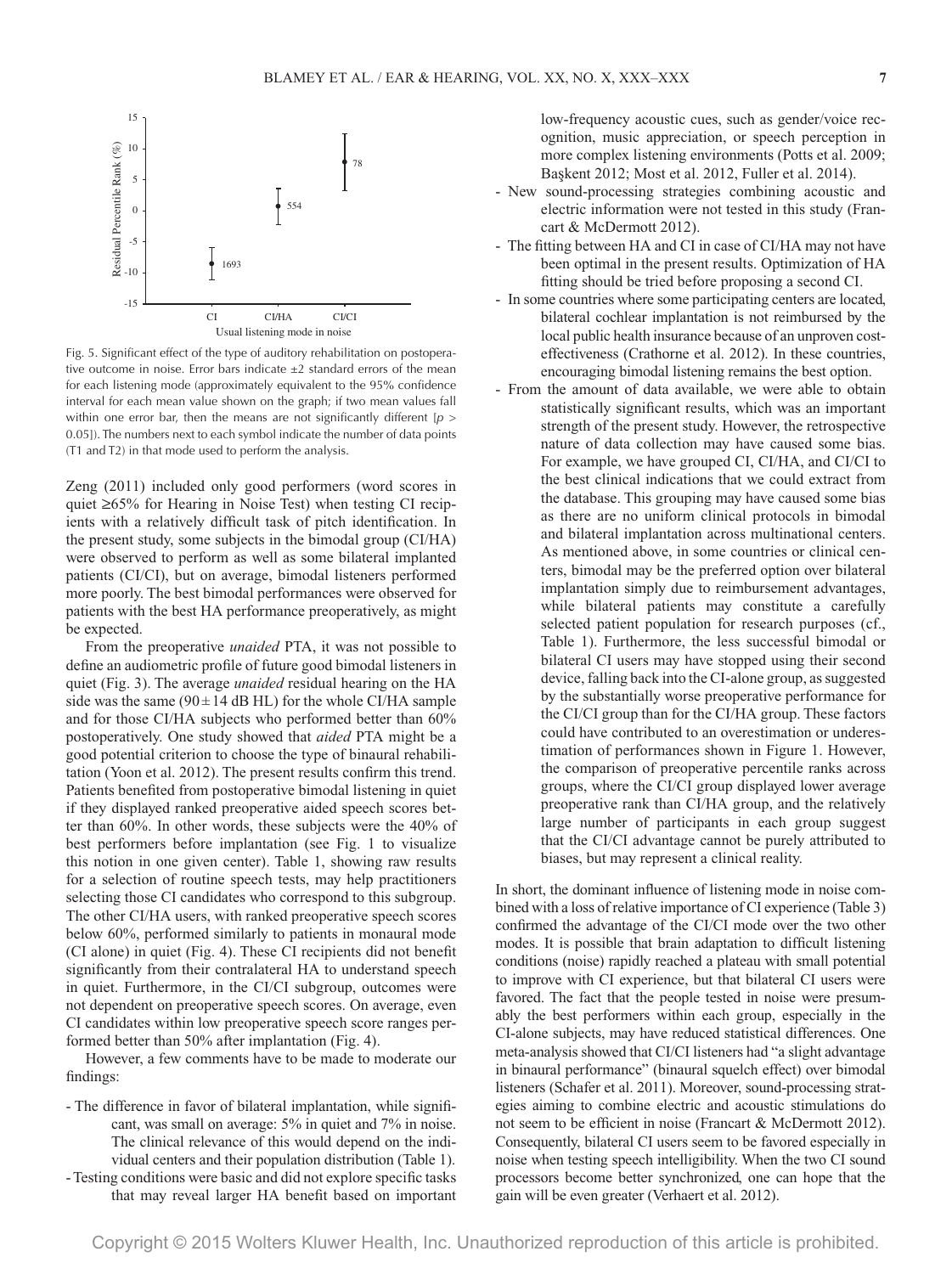## **Everyday Clinical Data Cannot Explain Asymmetrical Results in Bilateral Cochlear Implantation**

From the asymmetrical hemispheric functioning of speech processing and its left dominance (see Lazard et al. 2012a for a review), a right ear advantage was sought to answer the question "does implanting the right ear in adults provide better speech understanding?" The analyses did not show any effect of side on speech performance, even at later ages when the right ear advantage for speech may increase (Martin & Jerger 2005). From the literature, the left hemispheric dominance for speech does not seem to be modified by deafness: (1) this hemispheric specialization is preserved in sign language processing (Campbell et al. 2008; MacSweeney et al. 2008); (2) postlingual deaf subjects, even after years of profound deafness, preserve the left dominance for phonology processing (Lazard et al. 2010, 2012c); and (3) lipreading also shares left auditory cortical areas (Calvert & Campbell 2003; Hall et al. 2005; Lazard et al. 2014).

The results of the present study might show that ascending and descending pathways from the cochlear nucleus to the primary auditory cortex reorganize to favor speech transmission to the left hemisphere, whatever the side of worse or better ear (Lazard et al. 2012b). So far, in the case of left implantation, it is not possible to say whether left auditory input uses direct ipsilateral projections from the cochlear nucleus, or whether decussation taking place at higher relays becomes predominant, or both. Similarly, the role played by the efferent medial olivocochlear efferent system (see Lazard et al. 2012a for a review) is unknown in the case of deafness and compensatory reorganization. However, our hypothesis of a nondominant ear in adult CI recipients may not be true in children. Thus, in developing brains of congenitally deaf individuals, a right advantage was shown in speech perception for unilateral implantation (Henkin et al. 2008).

The statistical analyses on the other factors tested (duration of s/p HL, duration of total HL, side implanted first in case of sequential implantation, amount of residual hearing, and use of HAs) also failed to explain the asymmetrical results observed in case of bilateral implantation. Furthermore, the effectiveness of combining information from the two ears is difficult to predict from the monaural results, even in diotic CI/CI conditions. For example, the surviving populations of neurons in each ear (an information not available so far) might not overlap, such that a CI in one ear might fill in the information in a given frequency region that is poorly encoded in the other.

## **CONCLUSIONS**

From the results of this large-scale retrospective study, it was possible to evidence a small but significant difference in terms of speech understanding in favor of bilateral cochlear implantation compared with bimodal rehabilitation (one CI and an HA on the contralateral side). However, the clinical relevance of this result may vary across center, depending on their CI candidate population (e.g., though significant, a 5% difference in some tests does not represent a real gain in everyday life). It seemed that only CI/HA patients with ranked preoperative speech scores >60% (Fig. 4 and Table 1) gained from their HA in the tests performed in this study (speech scores in quiet and noise). However, some important factors for life quality, such as music appreciation (Fuller et al. 2013), were not evaluated here. Despite some bias due to the retrospective feature of this study, these results may be taken into consideration to improve clinical practice.

## **ACKNOWLEDGMENTS**

Fifteen centers from Australia, Europe, and North America participated, and the coauthors generously provided access to their own records. The authors want to highlight the fact that centers from the United States were invited to participate, but they all declined the proposition. The authors thank Salomé Fontolliet (Faculté de Médecine, Université Laval, Québec, Canada), Assia Terranti (Service d'Otologie et d'Otoneurologie, Hôpital R.-Salengro, CHRU de Lille, Lille, France), Alexandra Rousset (Department of Otolaryngology, The University of Melbourne Cochlear Implant Clinic, The Royal Victorian Eye and Ear Hospital, Melbourne, Australia), Isabelle Mosnier (Assistance Publique-Hôpitaux de Paris, Hôpital Beaujon, Service d'ORL et Chirurgie Cervico-Faciale, Clichy, France), Stéphane Gallégo (Hospices Civils de Lyon, Hôpital Edouard Herriot, Département d'ORL, de Chirurgie Cervico-Maxillo-Faciale et d'Audiophonologie, Lyon, France), Mathieu Marx (Hôpital Universitaire Purpan, Service d'ORL et Chirurgie Cervico-Faciale, Toulouse, France), and Alec Fitzgerald O'Connor (St. Thomas' Hospital, Auditory Implants Department, London, United Kingdom) for their contribution in collecting a great amount of data. The Bionics Institute acknowledges the support it receives from the Victorian Government through its Operational Infrastructure Support Program.

Diane S. Lazard received a grant from Fondation Bettencourt Schueller.

The authors declare no other conflict of interest.

Address for correspondence: Diane Lazard, Institut Arthur Vernes, Service d'ORL et Chirurgie Cervico-Faciale, 36 Rue d'Assas, 75006 Paris, France. E-mail: [dianelazard@yahoo.fr](http://dianelazard@yahoo.fr)

Received November 29, 2013; accepted January 7, 2015.

#### **REFERENCES**

- Abrams, D. A., Nicol, T., Zecker, S., et al. (2008). Right-hemisphere auditory cortex is dominant for coding syllable patterns in speech. *J Neurosci*, *28*, 3958–3965.
- Armstrong, M., Pegg, P., James, C., et al. (1997). Speech perception in noise with implant and hearing aid. *Am J Otol*, *18*(6 Suppl), S140–S141.
- Başkent, D. (2012). Effect of speech degradation on top-down repair: Phonemic restoration with simulations of cochlear implants and combined electric-acoustic stimulation. *J Assoc Res Otolaryngol*, *13*, 683–692.
- Blamey, P., Arndt, P., Bergeron, F., et al. (1996). Factors affecting auditory performance of postlinguistically deaf adults using cochlear implants. *Audiol Neurootol*, *1*, 293–306.
- Blamey, P., Artieres, F., Başkent, D., et al. (2013). Factors affecting auditory performance of postlinguistically deaf adults using cochlear implants: An update with 2251 patients. *Audiol Neurootol*, *18*, 36–47.
- Calvert, G. A., & Campbell, R. (2003). Reading speech from still and moving faces: The neural substrates of visible speech. *J Cogn Neurosci*, *15*, 57–70.
- Campbell, R., MacSweeney, M., Waters, D. (2008). Sign language and the brain: A review. *J Deaf Stud Deaf Educ*, *13*, 3–20.
- Ching, T. Y., Incerti, P., Hill, M. (2004). Binaural benefits for adults who use hearing aids and cochlear implants in opposite ears. *Ear Hear*, *25*, 9–21.
- Ching, T. Y., Massie, R., Van Wanrooy, E., et al. (2009). Bimodal fitting or bilateral implantation? *Cochlear Implants Int*, *10*(1 Suppl), 23–27.
- Crathorne, L., Bond, M., Cooper, C., et al. (2012). A systematic review of the effectiveness and cost-effectiveness of bilateral multichannel cochlear implants in adults with severe-to-profound hearing loss. *Clin Otolaryngol*, *37*, 342–354.
- Cullington, H. E., & Zeng, F. G. (2011). Comparison of bimodal and bilateral cochlear implant users on speech recognition with competing talker, music perception, affective prosody discrimination, and talker identification. *Ear Hear*, *32*, 16–30.
- Dooley, G. J., Blamey, P. J., Seligman, P. M., et al. (1993). Combined electrical and acoustical stimulation using a bimodal prosthesis. *Arch Otolaryngol Head Neck Surg*, *119*, 55–60.